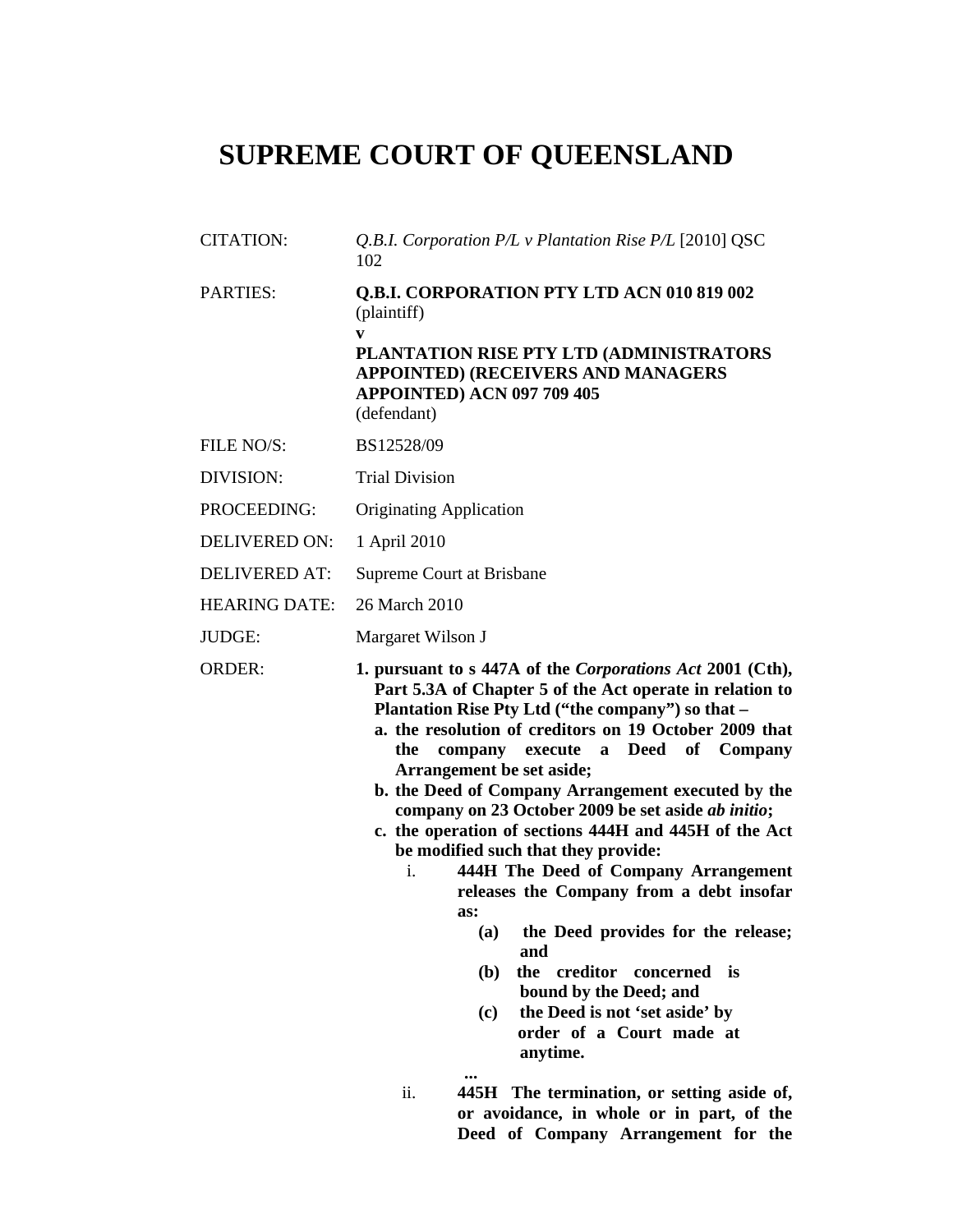**company does not affect the previous operation of the Deed, except that any term of the deed providing for or related to the release, extinguishment, or discharge of the company for a debt or claim of a creditor, present or future, actual or contingent, due or which may have become due by the company as a result of anything done or omitted by or on behalf of the company before the day when the administration of the company began (or claim as defined in the Deed of Company Arrangement), is inoperative (from the time of execution of the Deed and at all times thereafter) and will not release, discharge or extinguish that debt or claim.** 

- **d. the company be wound up in insolvency;**
- **e. John William Cunningham be appointed as liquidator of the company;**
- **f. the liquidator have the powers specified in the**  *Corporations Act***;**
- **2. the applicant's costs of and incidental to the application be costs in the winding up;**
- **3. there be liberty to apply.**
- CATCHWORDS: CORPORATIONS VOLUNTARY ADMINISTRATION DEEDS OF COMPANY ARRANGEMENT TERMINATION OR AVOIDANCE – where company was placed in administration – where pursuant to a resolution of creditors it executed a Deed of Company Arrangement ("DOCA") – where deed administrator subsequently gave ASIC notice that it had been wholly effectuated by its terms – where applicant was an unsecured creditor and seeks orders setting aside the creditors' resolution and the DOCA, a declaration that the claims of creditors as at the date of execution of the DOCA have not been extinguished, and an order that the company be wound up – where Court directed that ASIC be fully informed about application – where ASIC subsequently intervened to assist in relation to questions of law arising on the application – where motion to execute DOCA was passed on the voices – where voting was 4:1 in favour of the motion – where DOCA has been terminated by performance and applicant's claim released – where applicant is no longer a creditor of the company – whether applicant has standing to bring application – whether court has power to set aside the resolution of creditors – whether court has power to set aside *ab initio* the DOCA

*Corporations Act* 2001 (Cth), s 9, s 444H, s 445H, s 447A, s 600A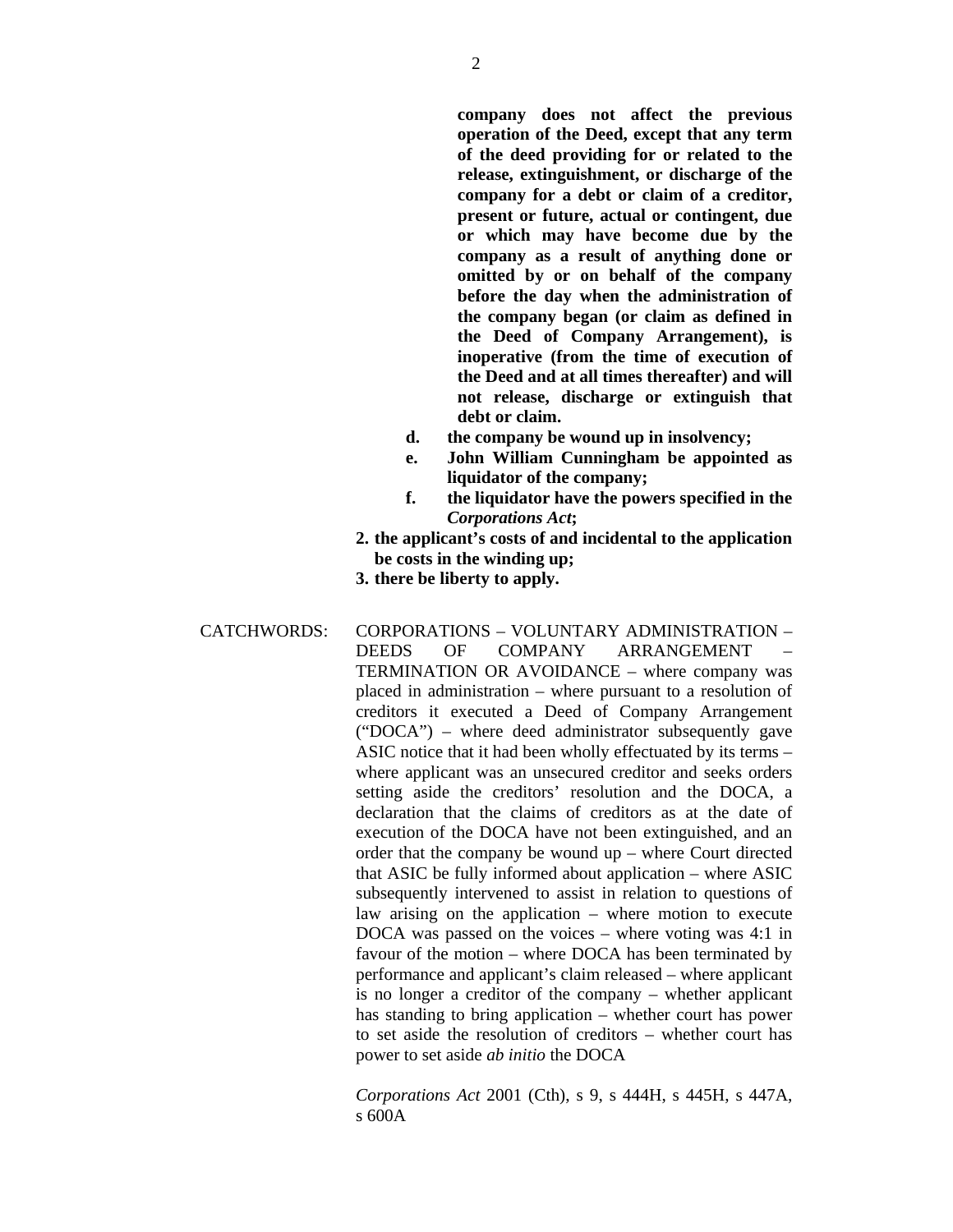*Corporations Regulations* 2001 (Cth), reg 5.6.19, reg 5.6.21

*Alcan (NT) Aluminia Pty Ltd v Commissioner of Territory Revenue* (2009) 260 ALR 1, considered *Australasian Memory Pty Ltd v Brien* (2000) 200 CLR 270, considered *DCT v Wellnora Pty Ltd* (2007) 25 ACLA 1,257, considered *Grocon Constructions Pty Ltd v Kimberley Securities (admins apptd)* (2009) 72 ACSR 305, considered *Hoath v Comcen Pty Ltd* [2005] NSWSC 477, applied *Kantfield Pty Ltd v Plastamatic (Aust) Pty Ltd* (1994) 14 ACSR 687, cited *M & G Oyster Supplies Pty Ltd v Nonchalont Pty Ltd (admin apptd)* (1995) 19 ACSR 687, cited *Paradise Constructors Pty Ltd (admins aptd) v Sleiman* [2004] VSC 92, referred to *Parkview Constructions Pty Ltd v Tayeh* (2009) 71 ACSR 65, considered

COUNSEL: C D Coulsen for the applicant. T P Sullivan SC for the Australian Securities and Investments Commission (Intervening).

SOLICITORS: Sajen Legal for the applicant.

- [1] **MARGARET WILSON J:** Plantation Rise Pty Ltd ("the company") was placed in administration. Subsequently, pursuant to a resolution of creditors, it executed a Deed of Company Arrangement ("DOCA"). Four days after the execution of the DOCA, the deed administrator gave notice to the Australian Securities and Investment Commission ("ASIC") that it had been wholly effectuated by its terms.
- [2] The applicant, an unsecured creditor, seeks orders setting aside the creditors' resolution and the DOCA, a declaration that the claims of creditors as at the date of execution of the DOCA have not been extinguished, and an order that the company be wound up.

#### **The Facts**

- [3] The company carried on business as a property developer, in particular subdividing land at Woombye. The applicant provided it with project management consultancy services, and claims to be owed \$340,000 for bonuses payable pursuant to its contract with the company, plus interest and costs.
- [4] On 14 September 2009 Jonathan Paul McLeod was appointed as the administrator of the company.
- [5] Three days later, the Bank of Western Australia Limited ("Bankwest"), which has a fixed and floating debenture over all of the company's assets and undertaking, appointed receivers and managers.
- [6] Mr Theodore Anthony Poteri, the sole director of the company, gave the administrator information about its circumstances pursuant to s 438B(2) of the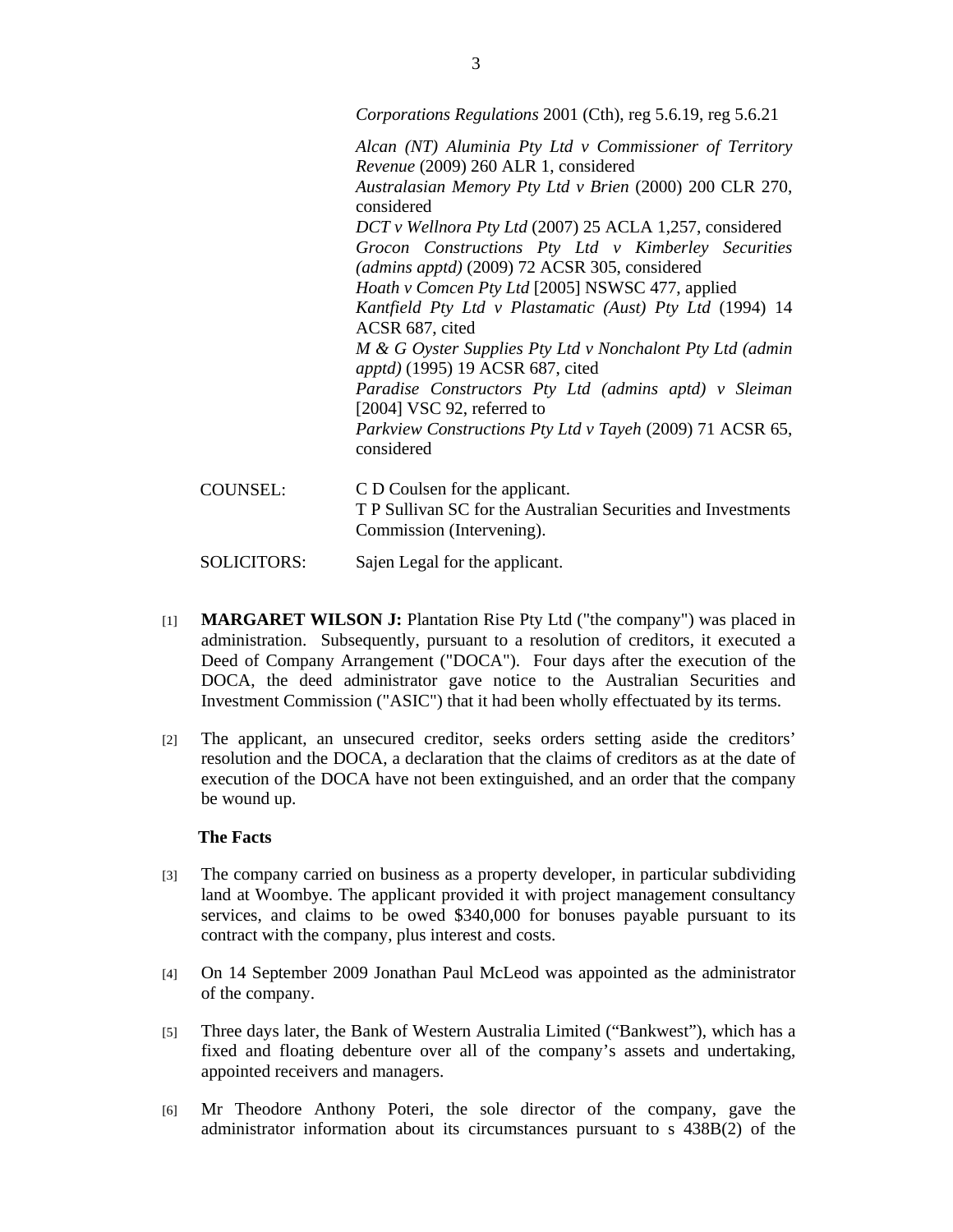*Corporations Act* as at 14 September 2009. He told the administrator that the company had assets totalling \$19,101,851 and liabilities totalling \$13,886,260.61 (secured creditors of \$13,115,000 and unsecured creditors of \$771,260.61). Thus, on the information he supplied, there was a surplus of assets over liabilities of more than \$5,200,000.

[7] The administrator received proofs of debt from unsecured creditors as follows:-

| Mr Poteri                              | \$9,000.00     |
|----------------------------------------|----------------|
| Ms Sandra Driscoll (wife of Mr Poteri) | \$725,882.00   |
| The applicant                          | \$370,331.50   |
| MTM Investments Pty Ltd                | \$35,762.65    |
| APN Holdings (NZ) Ltd                  | \$1,544.81     |
| NR Barbi                               | \$1,500.00     |
| <b>Micalizzi Accountants</b>           | \$748.00       |
| <b>TISCA</b>                           | \$619.15       |
| Martin Whips and Souvenirs Pty Ltd     | \$512.00       |
| <b>All Aussie Products</b>             | \$126.00       |
| <b>TOTAL</b>                           | \$1,146,026.11 |

# $[8]$  He identified –

- (a) preferential payments totalling \$150,000;
- (b) unreasonable director related transactions requiring investigation in the amount of \$11,000;
- (c) a possible insolvent trading claim; and
- (d) suspected offences against ss 438B and 588G of the *Corporations Act* 2001.
- [9] On 14 October 2009 the administrator received a DOCA proposal from a third party. The proposal was essentially that \$20,000 be contributed to the administration payable by a third party in one lump sum upon the execution of the DOCA, and that Mr Poteri and Ms Driscoll stand aside for dividend purposes but nevertheless participate in voting.
- [10] By s 444A(5) of the *Corporations Act* certain standard terms ("prescribed provisions") were taken to be included in a DOCA, subject to any provision to the contrary. Those prescribed provisions are contained in Schedule 8A to the *Corporations Regulations*: see reg 5.3A.06. They include –

# "**5. Discharge of debts**

The creditors must accept their entitlements under this deed in full satisfaction and complete discharge of all debts or claims which they have or claim to have against the company as at the day when the administration began and each of them will, if called upon to do so, execute and deliver to the company such forms of release of any such claim as the administrator requires.

# **6. Claims extinguished**

If the administrator has paid to the creditors their full entitlements under this deed, all debts or claims, present or future, actual or contingent, due or which may become due by the company as a result of anything done or omitted by or on behalf of the company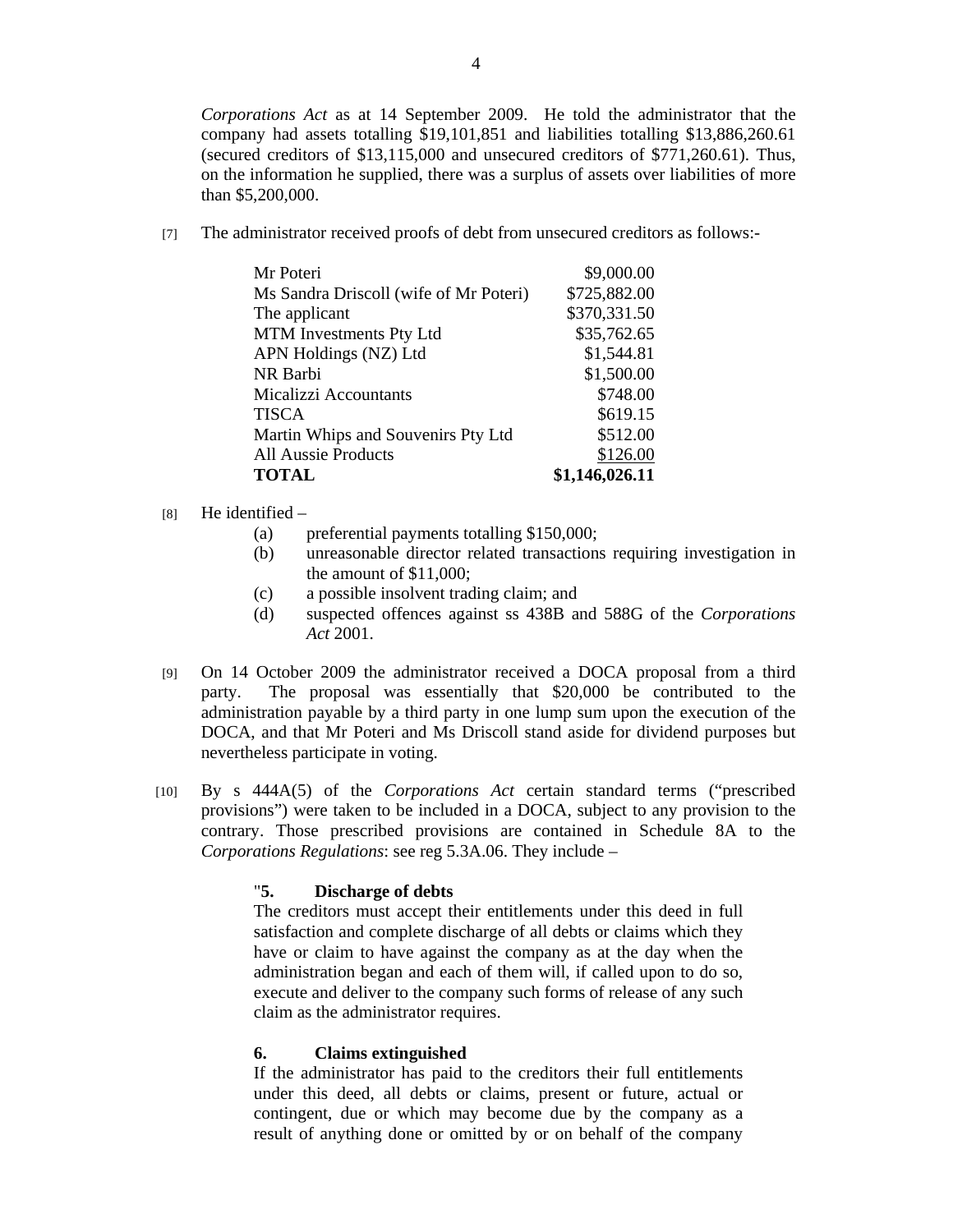before the day when the administration began and each claim against the company as a result of anything done or omitted by or on behalf of the company before the day when the administration began is extinguished.

# **7. Bar to creditor claims**

Subject to section 444D of the Act, this deed may be pleaded by the company against any creditor in bar of any action or claim that is admissible under this deed and a creditor (whether the creditor's debt or claim is or is not admitted or established under this deed) must not, before the termination of this deed … [and certain conduct is set out therein].

# **12. Termination of deed where arrangement achieves purpose**

If the administrator has applied all of the proceeds of the realisation of the assets available for the payment of creditors or has paid to the creditors some of 100 cents in the dollar or any lesser sum determined by the creditors at a general meeting, the administrator must certify to that effect in writing and must within 28 days lodge with ASIC a notice of termination of this deed in the following form [and a form is set out therein]."

[11] The administrator recommended as follows:-

# "3. ADMINISTRATOR'S RECOMMENDATION

As advised in my Second Report to Creditors, creditors must vote on one of three (3) motions relating to the company's future. Pursuant to Section 439A(4) of the *Corporations Act* 2001, I am required to provide a statement detailing my opinion on these options, in particular, whether it would be in the creditors' interest for:

- 1. The company to execute a Deed of Company Arrangement; or
- 2. The administration to end; or
- 3. The company to be wound up.

Creditors are advised that the *Corporations Act* 2001 requires an Administrator to form an opinion as to the future of the company. Due to the recent receipt of the Deed proposal I hereby provide an updated recommendation as to the future of the company as follows:-

# 1. **Execute a Deed of Company Arrangement**

In my opinion, it is not in the best interests of creditors to accept the proposal for a Deed, the company is insolvent and a proposal for a Deed has been received under which it is anticipated that creditors will received a lower return than that under liquidation if potential recoveries for voidable transactions and insolvent trading are litigated under liquidation.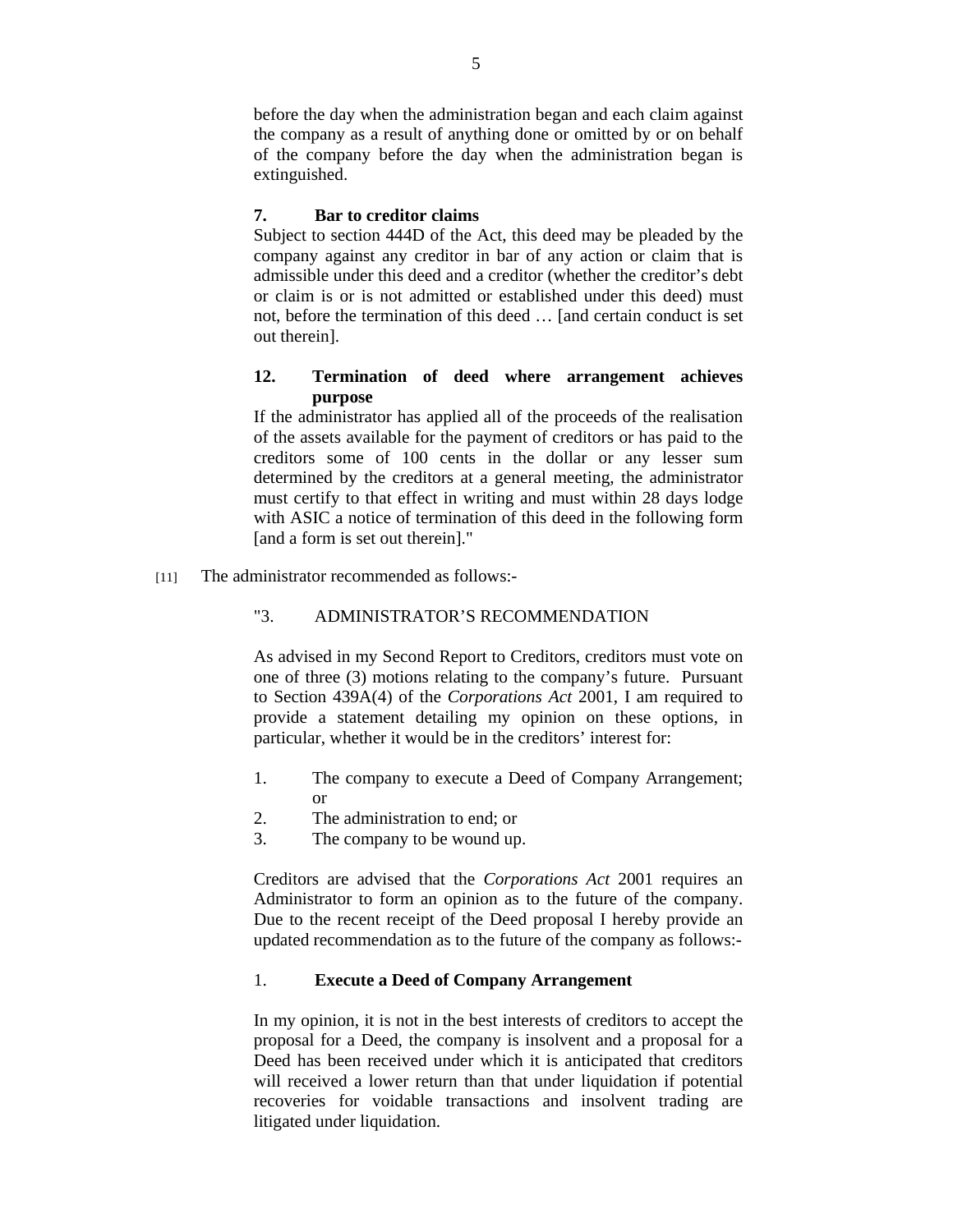#### 2. **Administration to End**

In my opinion, it is **not** in the best interests of creditors for the administration to end, as the company is insolvent.

#### 3. **The Company to be Wound Up**

**In my opinion, it is the best interests of creditors for the company to be wound up as the company is insolvent and a proposal for a Deed has been received under which it is anticipated that creditors will receive a lower return than that under liquidation if potential recoveries for voidable transactions and insolvent trading are litigated under liquidation.** "

- [12] The creditors met on 19 October 2009 when they resolved that the company execute the DOCA. The motion was passed on the voices. Those voting in favour of it were Mr Poteri, Ms Driscoll, All Aussie Products and Martin Whips and Souvenirs Pty Ltd. The only creditor who voted against it was the applicant. It was resolved that the administrator's remuneration for the period from 14 September 2009 to 7 October 2009 be approved in the sum of \$10,084.80 and from 8 October 2009 onwards to a maximum of \$11,915.20. It was further resolved that the remuneration of the deed administrator be approved from the execution of the DOCA onwards to a maximum of \$11,000.00. The deed provided that priority be given to the administrator's fees and disbursements.
- [13] The applicant's position is summarised in the following passage from its solicitor Ms Markula's affidavit affirmed on 6 November 2009:-
	- "18.1 The passing of the resolution in favour of the deed was contrary to the interest of the creditors as a whole because the payment of \$20,000 would result in the unsecured creditors of Plantation Rise receiving little or no dividend;
	- 18.2 Further, the passing of the resolution in favour of the deed was effected by vote of a related creditor of Plantation Rise being Sandra Driscoll**,** the wife of the director of Plantation Rise. If Sandra Driscoll had not voted, the resolution would not have been passed as the applicant, as the second largest creditor of Plantation Rise, voted against the resolution;
	- 18.3 The deed was oppressive, or unfairly prejudicial to, or unfairly discriminatory against the applicant because:
		- 18.3.1 The applicant would receive little or no dividend its unsecured debt under the deed;
		- 18.3.2 If Plantation Rise were wound up, on the evidence currently available, the applicant would recover a significant portion of its unsecured debt.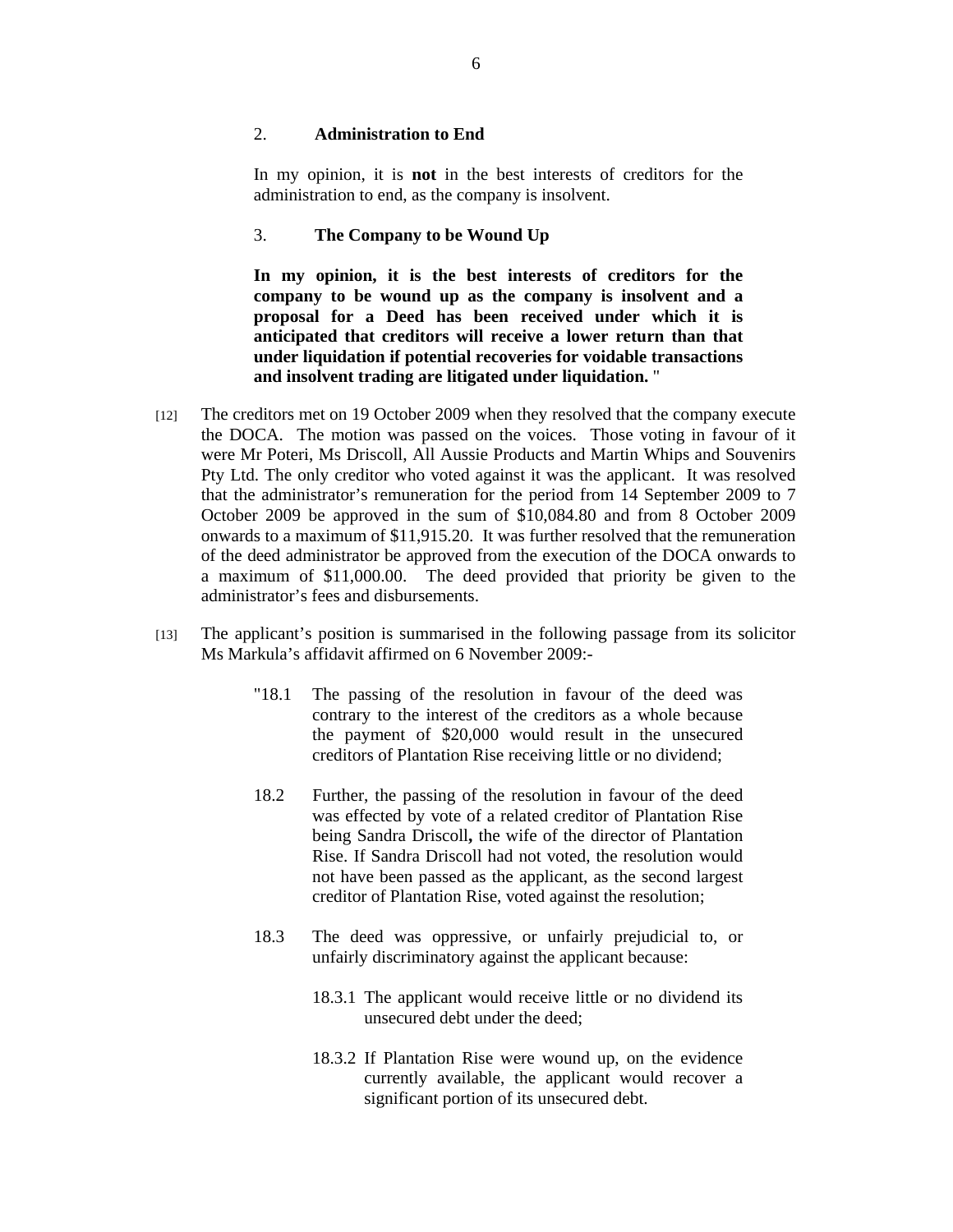18.4 The deed was contrary to the interests of the creditors of the company as a whole because the deed funds (\$20,000) would be applied to pay McLeod's fees, and there will be no surplus available for the unsecured creditors of Plantation Rise. In contrast, if Plantation Rise were wound up, it is likely that the unsecured creditors would receive a dividend on their unsecured debts."

# **The DOCA**

- [14] The DOCA was executed by the company and the administrator on 23 October 2009.
- [15] It bound all creditors (cl 5.1). The property available to pay entitlements to admitted creditors was the Fund. By cl 5.4 and 7.3 –

# "**5.4 All Claims against the Company Released and Extinguished**

- (a) Subject to the terms of the Arrangement, all Claims, including the claims (if any) of the Related Parties, are released, discharged and extinguished when the Administrator has made all distributions to Admitted Creditors in accordance with clause 7.3.
- (b) Upon the satisfactory completion of the terms of the Arrangement, each creditor, including the Related Parties will, if called upon to do so, properly execute and deliver to the company such form of release of its claim as the Administrator may require.

## **7.3 Entitlement of Each Admitted Creditor**

The administrator shall (in his absolute discretion as to timing) apply the Fund as follows:

- (a) **FIRSTLY**, in payment of the Administrator's Remuneration and the expenses, debts and liabilities incurred by the Administrator in the course of the Company's administration of this Arrangement that have not already been satisfied;
- (b) **SECONDLY**, in payment of any Creditor with a Claim which has a priority in accordance with the legislation as set out in the Act and the priorities conferred by the Act as if the company were taken to be in liquidation at the Appointment Date; and
- (c) **THIRDLY**, in payment by way of full and final dividend to all Admitted Creditors."

By clause 7.5 Mr Poteri and Ms Driscoll were excluded from any entitlement to distribution.

 $[16]$  Termination was dealt with in cl 15, which included –

# "**15.4 Early Termination of the Arrangement by Performance**

If, during the Arrangement Period all payments to be made to Admitted Creditors pursuant to the Arrangement are made: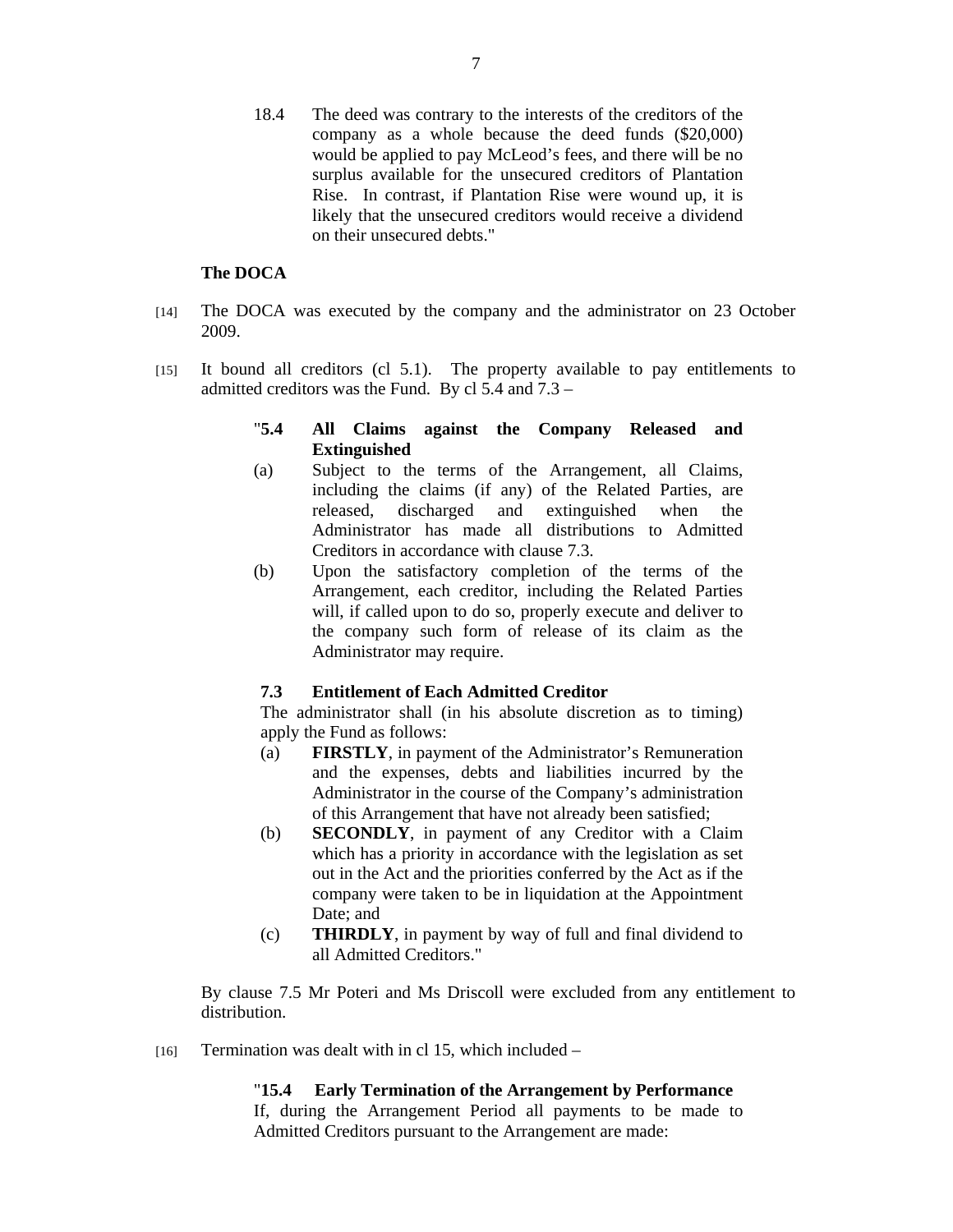- 15.4.1 The Administrator may give notice in writing to the Admitted Creditors certifying that fact and stating that the Arrangement shall terminate on the giving of notice of the Australian Securities and Investment Commission ('ASIC'); and
- 15.4.2 Regardless of whether the Administrator gives the notice in writing to Admitted Creditors as set out in clause 15.4.1 the Administrator shall lodge with ASIC a notice of termination of the Arrangement in the form of that set out in Schedule 2 to the Arrangement and such notice is to be advertised in a newspaper or newspapers circulating generally in each capital State or Territory of Australia in which the company conducted business.

 Upon execution and lodgement of the notice with the Australian Securities and Investment Commission the Arrangement is terminated.

…

#### **15.7 Consequences of Termination**

- 15.7.1 Upon termination, whether under this clause or any other provision of the Arrangement (unless otherwise expressly provided), the Arrangement is at an end as to its future operation, except for the enforcement of any right or claim which arises on, or has arisen before, termination; and ... "
- [17] Clause 18.14 provided  $-$

#### "**18.14 Surviving Clauses**

Clauses 4.3, 10, 15, 16, 17.1 and 18.7 will continue to apply despite the termination of this Agreement."

- [18] During the term of the DOCA, the director Mr Poteri was responsible for the day to day management, operation and control of the company (cl 4.5).
- [19] Apart from \$51.22 held in a bank account and the \$20,000 paid by the third party, no funds were apparently collected by the deed administrator. All of the fund established under the DOCA was applied to the administrator's remuneration. No dividend was paid to admitted creditors.
- [20] On 27 October 2009 the administrator gave ASIC notice that the DOCA had been wholly effectuated by its terms under s 445C(c) of the *Corporations Act*.

#### **Subsequent events**

[21] In an affidavit sworn on 23 November 2009 Mr Poteri said that there are no assets available to pay unsecured creditors. He estimated that if the various parcels of land owned by the company were sold, about \$1.625 million would be payable in GST and commission.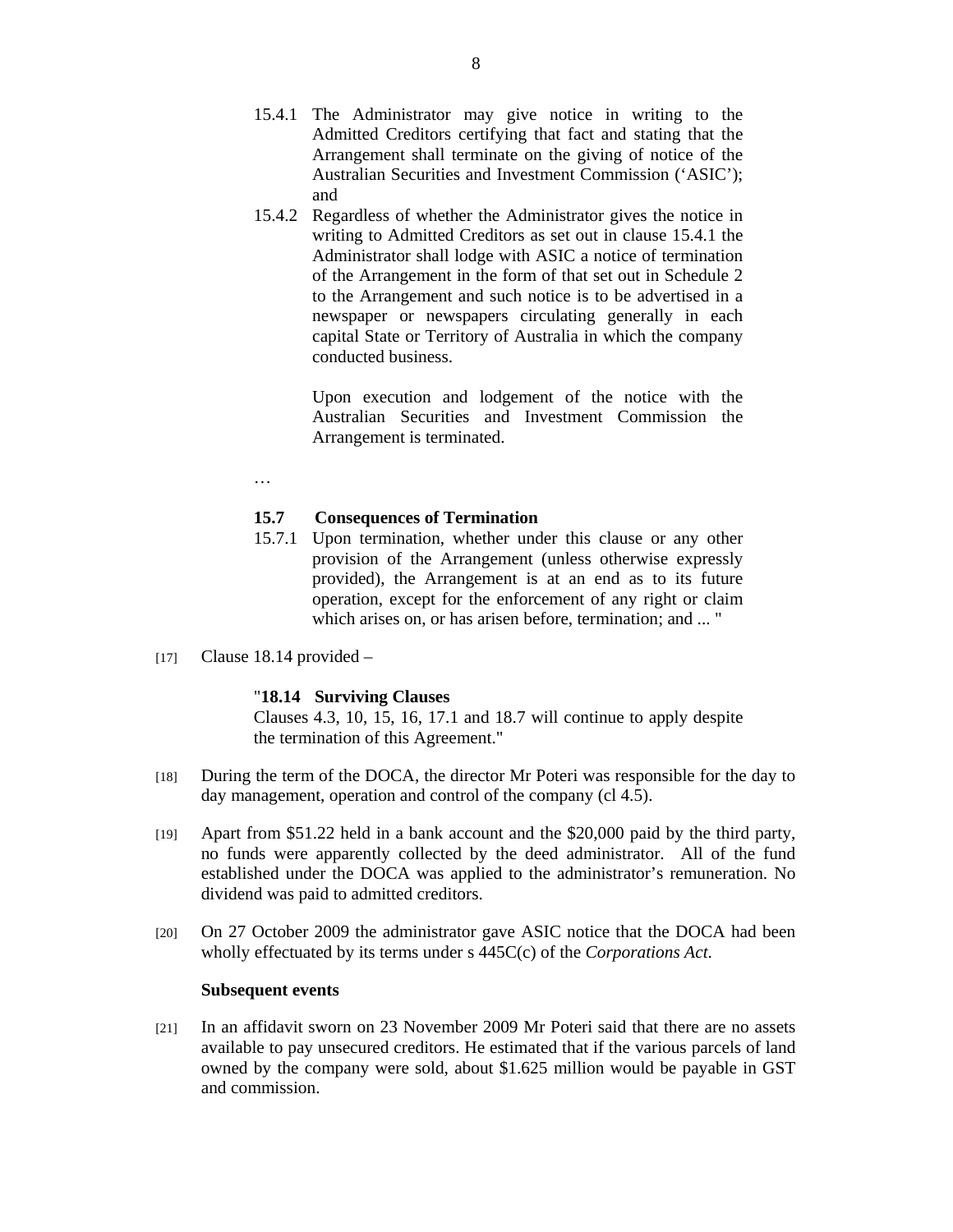- [22] The receivers and managers remain. As at about 17 November 2009 the company owed Bankwest approximately \$11.5 million. The receivers and managers are slowly selling off the undeveloped and developed parcels of land, but the company still owes a significant amount of money to Bankwest. It also owes about \$1.2 million to another secured creditor Wickham Securities Limited.
- [23] On 2 February 2010 Mr Poteri became bankrupt.

## **ASIC's intervention in the proceeding**

- [24] The originating application came before Byrne SJA on 25 November 2009. His Honour directed that ASIC be fully informed about the application. It subsequently intervened to assist the Court in relation to the questions of law arising on the application. It did not seek any relief in its own right, and its counsel was punctilious in not levelling criticisms at the administrator.
- [25] I adopt the shrewd assessment of what was done contained in its counsel's submissions –
	- "10. In light of the above matters, in real terms the only persons who stood to benefit from entering into this Deed of Company Arrangement were the administrator who would receive some moneys as remuneration, and the directors and other persons who might be exposed to voidable transactions, who would be protected from any such actions which could be undertaken by a liquidator. Unsecured creditors, in practical terms, stood to gain **no return** as opposed to an unquantifiable possibility of a return in liquidation. ……………….
	- 11. The proposal has the appearance of a structure designed to allow the director of the company and any parties who may be susceptible to voidable transactions, to be protected.
	- 12. It is ASIC's position that such a structure is contrary to the purpose and objects of the Part as explained above. It is a structure which is designed to operate to the detriment of creditors as a whole. There is, of course, not even a continuing business being apparently preserved. Here there are receivers and managers appointed to the full assets of the company and they have indicated an expectation of a shortfall in the amount of security held.
	- 13. ASIC's concern is that a structure such as this could come to represent a model for abuse of the operation of Part 5.3A"

#### **The Court's powers**

[26] The DOCA has been terminated by performance pursuant to cl 15.4 and the applicant's claim has been released pursuant to cl 5.4. The applicant is no longer a creditor of the company.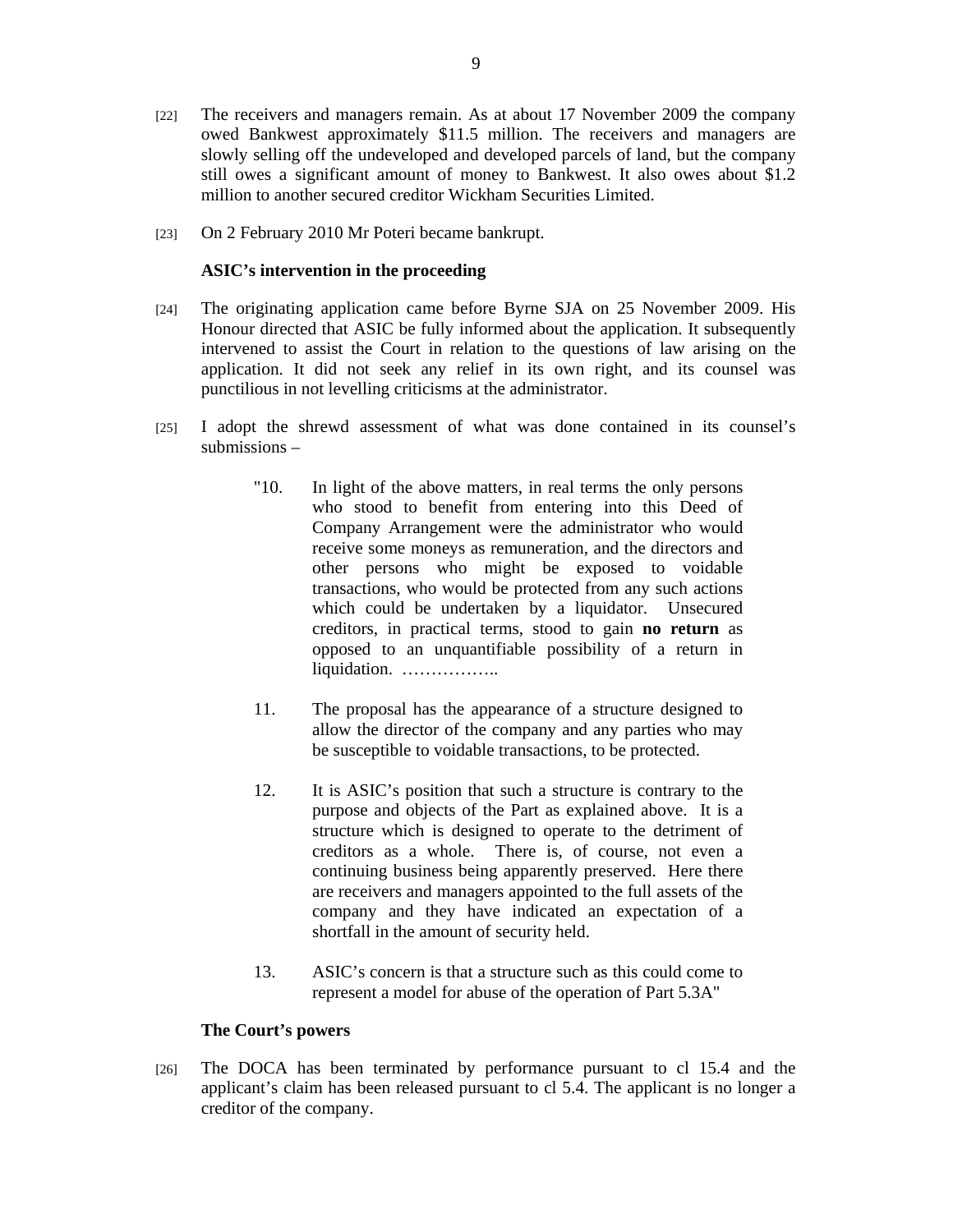- [27] Because the DOCA has been terminated by performance, the Court does not have power to terminate it under s 445D: *DCT v Wellnora Pty Ltd* (2007) 25 ACLA 1,257. Does it nevertheless have power to set aside the resolution of creditors and set the DOCA aside?
- [28] In the originating application the applicant sought relief pursuant to s 447A of the *Corporations Act*. At the hearing it relied also on s 600A.
- [29] It is instructive to note where these provisions fit into the scheme of the legislation before considering questions of the standing of the applicant to invoke them and what orders the court has power to make.
- [30] The scheme of the legislation is as follows –

#### *CHAPTER 5 EXTERNAL ADMINISTRATION*

*Part 5.3A Administration of a company's affairs with a view to executing a deed of company arrangement*

*Division 13 Powers of Court*

ss 447A – 447F

*Part 5.9 Miscellaneous* 

*Division 3 Provisions applying to various kinds of external administration*

ss 600A – 600G.

## **Section 600A**

[31] Section 600A provides –

#### "**Powers of Court where outcome of voting at creditors' meeting determined by related entity**

- (1) Subsection (2) applies where, on the application of a creditor of a company or Part 5.1 body, the Court is satisfied:
	- (a) that a proposed resolution has been voted on at:
		- (i) in the case of a company a meeting of creditors of the company held:

 (A) under Part 5.3A or a deed of company arrangement executed by the company; or

(B) in connection with winding up the company; or

- (ii) in the case of a Part 5.1 body a meeting of creditors, or of a class of creditors, of the body held under Part 5.1; and
- (b) that, if the vote or votes that a particular related creditor, or particular related creditors, of the company or body cast on the proposed resolution had been disregarded for the purposes of determining whether or not the proposed resolution was passed, the proposed resolution:
	- (i) if it was in fact passed would not have been passed; or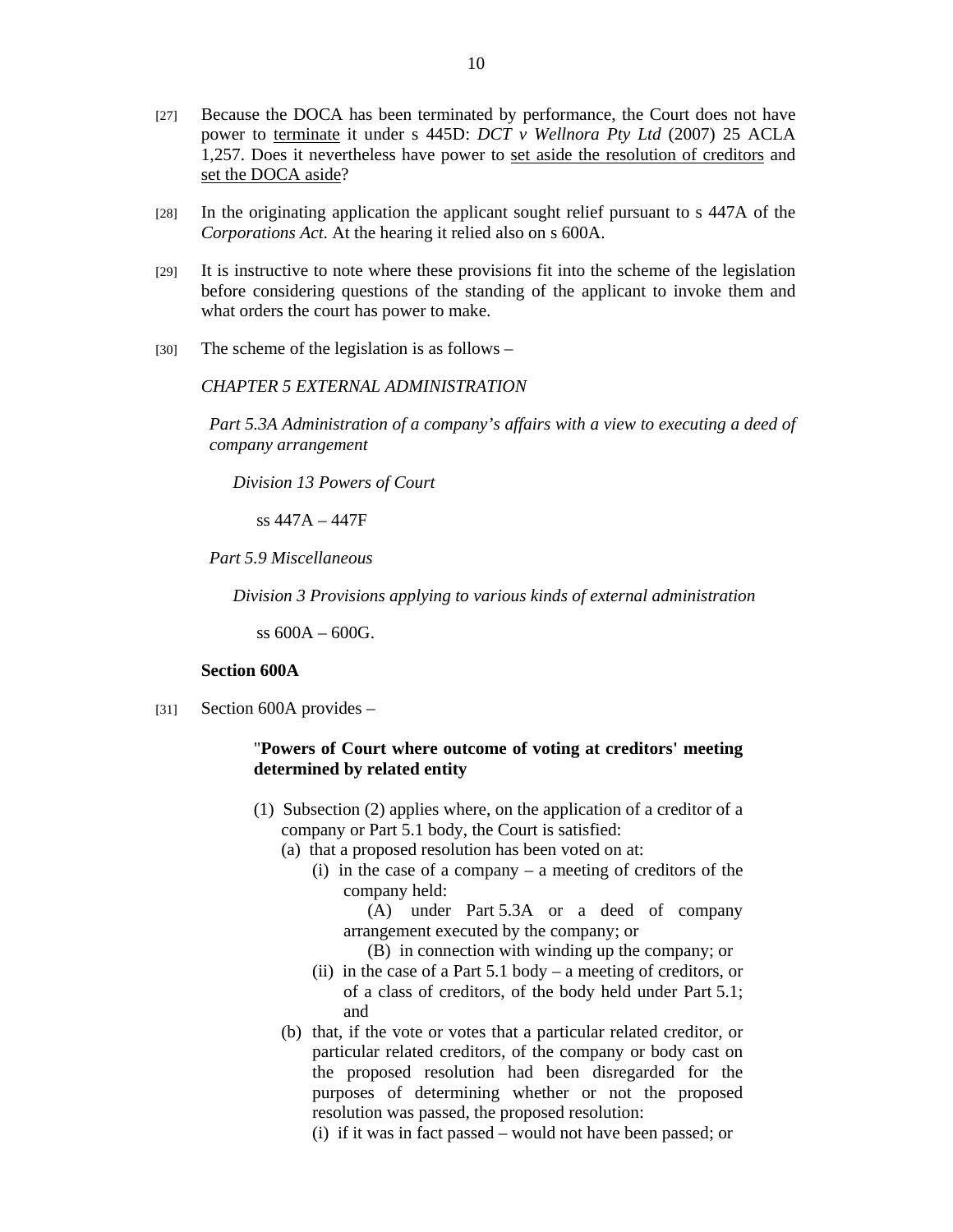- (ii) if in fact it was not passed would have been passed; or the question would have had to be decided on a casting vote; and
- (c) that the passing of the proposed resolution, or the failure to pass it, as the case requires:
	- (i) is contrary to the interests of the creditors as a whole or of that class of creditors as a whole, as the case may be; or
	- (ii) has prejudiced, or is reasonably likely to prejudice, the interests of the creditors who voted against the proposed resolution, or for it, as the case may be, to an extent that is unreasonable having regard to:
		- (A) the benefits resulting to the related creditor, or to some or all of the related creditors, from the resolution, or from the failure to pass the proposed resolution, as the case may be; and
		- (B) the nature of the relationship between the related creditor and the company or body, or of the respective relationships between the related creditors and the company or body; and
		- (C) any other relevant matter.
- (2) The Court may make one or more of the following:
	- (a) if the proposed resolution was passed an order setting aside the resolution;
	- (b) an order that the proposed resolution be considered and voted on at a meeting of the creditors of the company or body, or of that class of creditors, as the case may be, convened and held as specified in the order;
	- (c) an order directing that the related creditor is not, or such of the related creditors as the order specifies are not, entitled to vote on:
		- (i) the proposed resolution; or
		- (ii) a resolution to amend or vary the proposed resolution;
	- (d) such other orders as the Court thinks necessary.

(3) In this section:

*'related creditor'*, in relation to a company or Part 5.1 body, in relation to a vote, means a person who, when the vote was cast, was a related entity, and a creditor, of the company or body."

- [32] In *Grocon Constructors Pty Ltd v Kimberley Securities Ltd (admins apptd)* (2009) 72 ACSR 305 Barrett J relied on s 600A to set aside a resolution of creditors, terminate a DOCA and wind up the company. Unlike the present case, the DOCA had not already been effectuated.
- [33] The Court's powers under s 600A are exercisable on application of a creditor. What does "creditor" mean in s 600A(1)? In *Alcan (NT) Alumina Pty Ltd v Commissioner of Territory Revenue* (2009) 260 ALR 1 Hayne, Heydon, Crennan and Kiefel JJ said at [47] –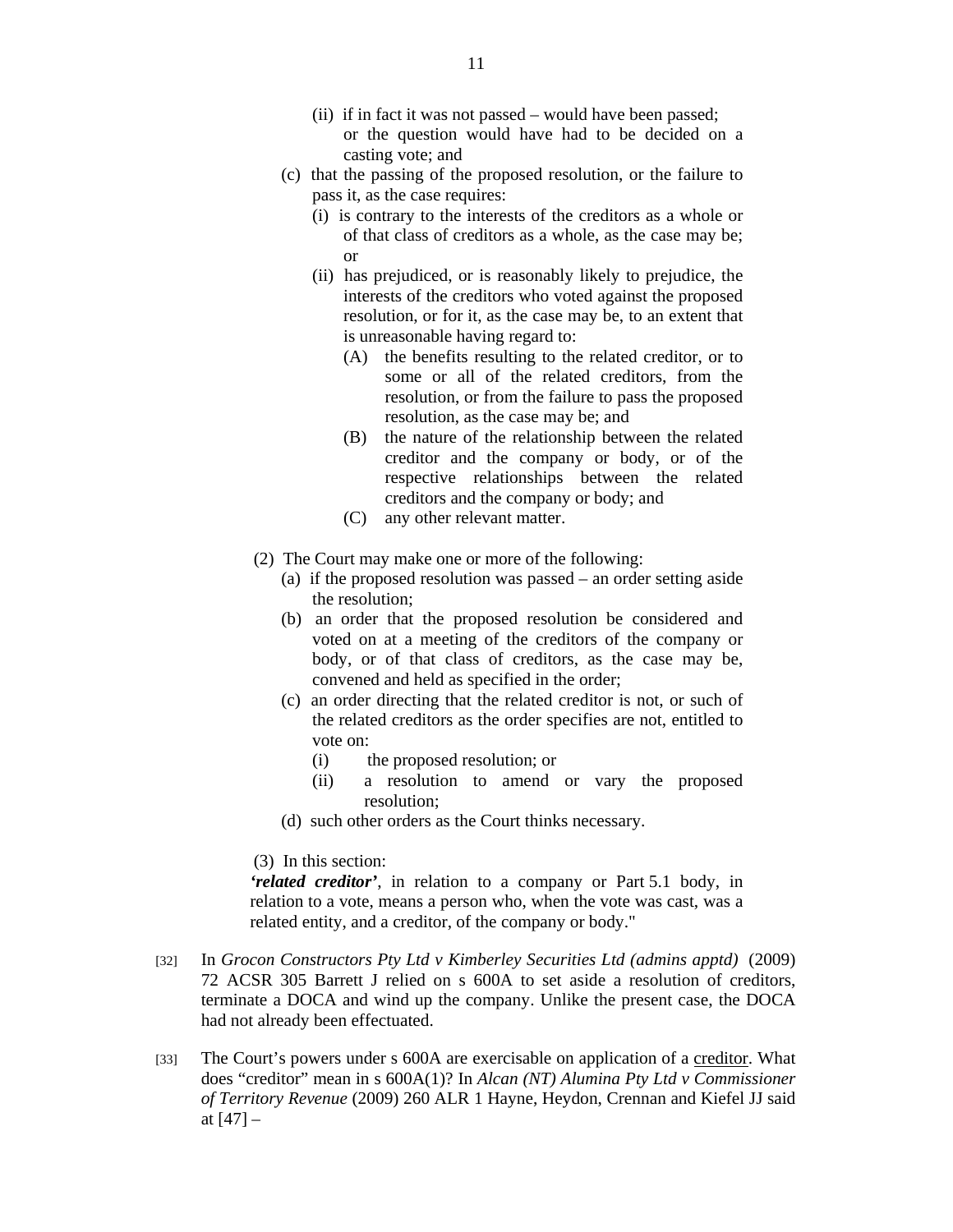"This court has stated on many occasions that the task of statutory construction must begin with a consideration of the text itself.<sup>1</sup> Historical considerations and extrinsic materials cannot be relied on to displace the clear meaning of the text.<sup>2</sup> The language which has actually been employed in the text of legislation is the surest guide to legislative intention.<sup>3</sup> The meaning of the text may require consideration of the context, which includes the general purpose and policy of a provision,<sup>4</sup> in particular the mischief<sup>5</sup> it is seeking to remedy."

- [34] The purpose of s 600A is to allow creditors who were outvoted by related creditors to apply to set aside a resolution that has the undesirable features described in subsection  $(1)(c)$ . The resolution resulted in the company executing the DOCA which was prejudicial to the interests of creditors generally. The purpose of the section is best met by an interpretation of "creditor" which at least includes a person who was a creditor at the time the resolution was passed.
- [35] In *Hoath v Comcen Pty Ltd* [2005] NSWSC 477 the applicant was not a creditor at the time the relevant resolution was passed. He initiated an application under s 600A to set aside the resolution and terminate the DOCA (apparently under the misapprehension that the company owed a debt to him). He subsequently took an assignment of the debt. Barrett J struck out the statement of claim. His Honour relied in part on the fact that the applicant did not have the status of creditor when he initiated the proceeding, and so did not satisfy r 2.2(1) of the *Supreme Court (Corporations) Rules* 1999 (NSW). But, significantly for present purposes, he said at  $[18] -$

"In the case of s.600A and its focus on the interests of creditors, it is in my view plain that the section is concerned with persons who were creditors when the resolution was passed. The section is concerned with circumstances pertaining at and in relation to the meeting and the passing of the resolution and thus has in contemplation the creditor constituency as it existed at that time."

 $\frac{1}{1}$  *Roy Morgan Research Centre Pty Ltd v Commissioner of State Revenue (Vic)* (2001) 207 CLR 72; 181 ALR 307; [2001] HCA 49 at [9] per Gaudron, Gummow, Hayne and Callinan JJ, [46] per Kirby J; *Stevens v Kabushiki Sony Computer Entertainment* (2005) 224 CLR 193; 221 ALF 448; 65 IPR 513; [2005] HCA 58 at [30] per Gleeson CJ, Gummow, Hayne and Heydon JJ, [167]-[168] per Kirby J; *Carr v Western Australia* (2007) 232 CLR 138 at [6]; 239 ALR 415; [2007] HCA 47 (*Carr*) per Gleeson CJ; *Director of Public Prosecutions (Vic) v Le* (2007) 232 CLR 562; 240 ALR 204; [2007] HCA 52 at [85] per Kirby and Crennan JJ; *Northern Territory v Collins* (2008) 235 CLR 619; 249 ALR 621; 78 IPR 225; [2008] HCA 49 at [99] per Crennan J.<br>
Nominal Defendant y GLG Australia Pty Ltd (2006) 228 CLP

*Nominal Defendant v GLG Australia Pty Ltd* (2006) 228 CLR 529; 225 ALR 643; 45 MVR 133; [2006] HCA 11 at [22] per Gleeson CJ, Gummow, Hayne and Heydon JJ, [82]-[84] per Kirby J. Se also *Combet v Commonwealth* (2005) 224 CLR 494; 221 ALR 621; [2005] HCA 61 at [135] per Gummow, Hayne, Callinan and Heydon JJ; *Northern Territory v Collins* (2008) 235 CLR 619; 249 ALR 612; 78 IPR 225; [2008] HCA 29 at [99] per Crennan J.<br>
Hiday Dovtar [1003] AC 474 et 477 478 per Ferl of Halaby

<sup>&</sup>lt;sup>3</sup> *Hilder v Dexter* [1902] AC 474 at 477-478 per Earl of Halsbury LC.

*Commissioner for Railways (NSW) v Agalianos* (1955) 92 CLR 390 at 397; [1955] ALR 645 at 648- 9; [1955] HCA 27 per Dixon CJ, quoted with approval in *Project Blue Sky* at [69] per McHugh, Gummow, Kirby and Hayne JJ.<br> $\frac{5}{R}$  Haydon's Case (1548) 3 Co.

*Re Heydon's Case* (1548) 3 Co Rep 7a at 7b; 76 ER 637 at 638.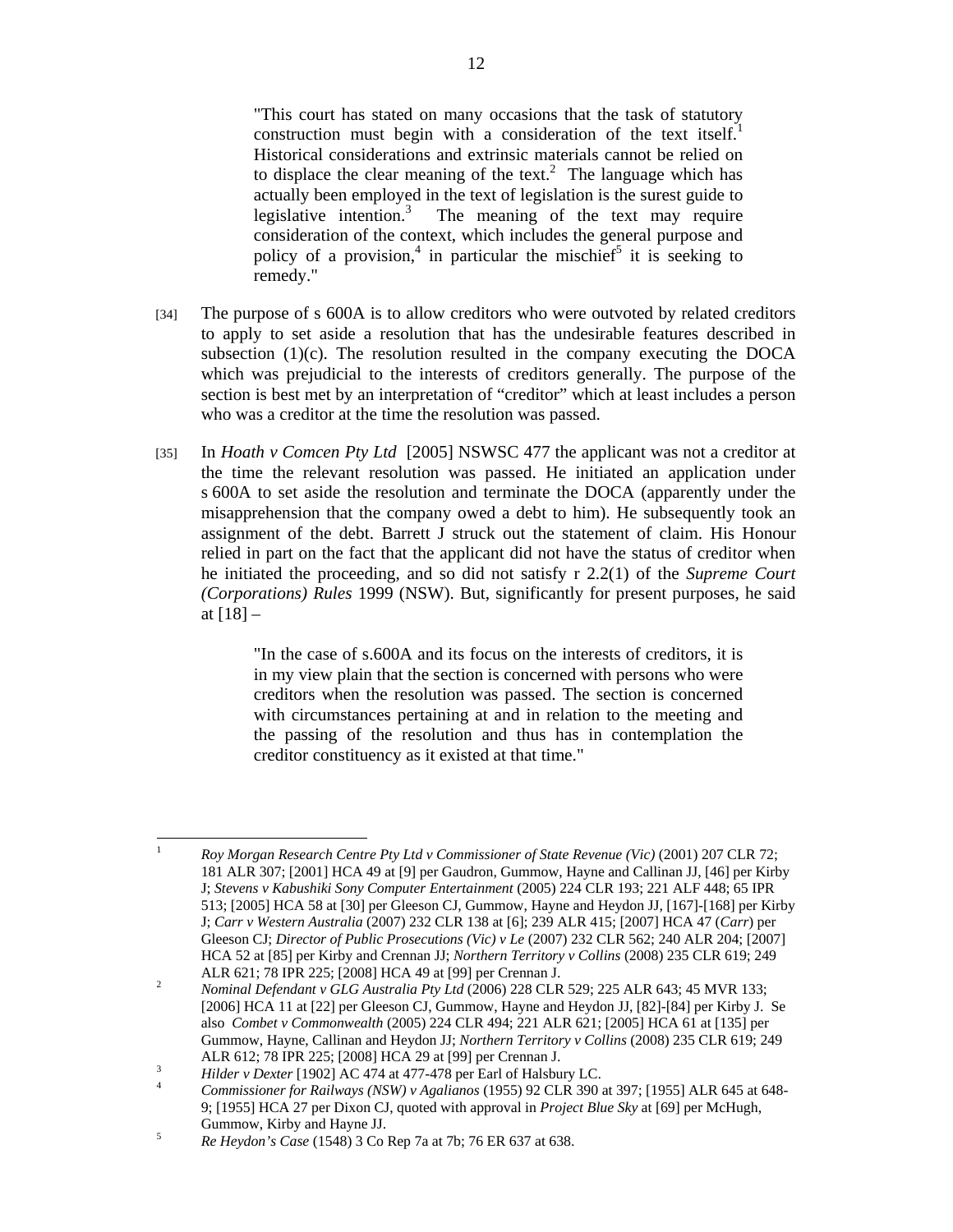- [36] I respectfully adopt what His Honour said. In this case the applicant was a creditor when the resolution was passed. That is enough to give him standing to bring an application under s 600A.
- [37] Mr Poteri and Ms Driscoll were within the definition of "related entities" in s 9, and creditors of the company, to the extent of \$9,000 and \$725,882 respectively. Thus, they were "related creditors" within s 600A(3).
- [38] The resolution that the company execute the DOCA was passed  $4 1$  on the voices. None of the creditors demanded a poll.
- [39] Had the votes of Mr Poteri and Ms Driscoll been disregarded, the resolution would still have been passed 2- 1 on the voices. Counsel for the applicant submitted that absent the votes of Mr Poteri and Ms Driscoll, there would have been utility in his client demanding a poll. Had there been a poll, there would have been a majority in number in favour of the resolution, but not a majority in value, and the administrator, as chairman of the meeting, would have been called upon to exercise a casting vote: *Corporations Regulations* reg 5.6.21. It followed, in his submission, that s  $600A(1)(b)$  has been satisfied.
- [40] I am not persuaded that the subsection has been satisfied. In my view, attention must be focussed on the way the meeting was actually conducted. See *Kantfield Pty Ltd v Plastamatic (Aust) Pty Ltd* (1994) 14 ACSR 687; cf *M & G Oyster Supplies Pty Ltd v Nonchalont Pty Ltd (admin apptd)* (1995) 19 ACSR 27. No-one demanded a poll "before or on the declaration of the result of the voices", which was the time at which the applicant might have done so under reg 5.6.19(1).
- $[41]$  If I am wrong about that and subsection  $(1)(b)$  has been satisfied, then I would have no difficulty in finding that subsection (c) had been satisfied, and that orders should be made under subsection (3) setting aside the resolution and setting aside the DOCA, and that the company be wound up.

## **Section 447A**

 $[42]$  Section 447A provides –

"**447A(1) [General powers of Court]** The Court may make such order as it thinks appropriate about how this Part is to operate in relation to a particular company.

**447A(2) [Example of Court order]** For example, if the Court is satisfied that the administration of a company should end:

- (a) because the company is solvent; or
- (b) because provisions of this Part are being abused; or
- (c) for some other reason;

the Court may order under subsection (1) that the administration is to end.

**447A(3) [Order subject to conditions]** An order may be made subject to conditions.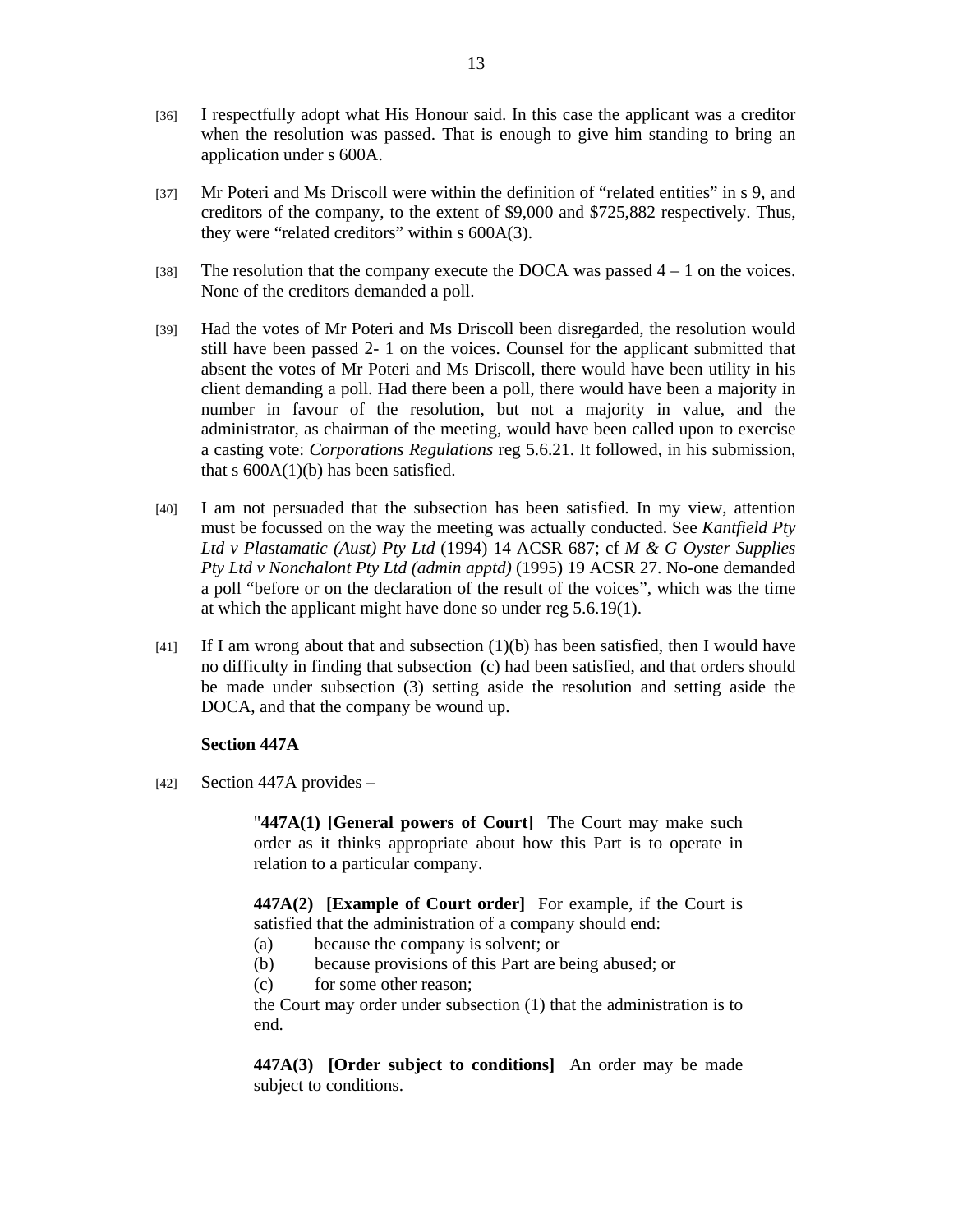**447A(4) [Who may apply for order]** An order may be made on the application of:

- (a) the company; or
- (b) a creditor of the company; or
- (c) in the case of a company under administration the administrator of the company; or
- (d) in the case of a company that has executed a deed of company arrangement – the deed's administrator; or
- (e) ASIC; or
- (f) any other interested person."
- [43] As the persons who may bring an application under this section include not only a creditor of the company but also "any other interested person", the applicant clearly has the necessary standing.
- [44] The Court's powers under s 447A are wide. In *Australasian Memory Pty Ltd v Brien* (2000) 200 CLR 270 the High Court said at 279 –

"It is important to notice that the orders that may be made under s 447A(1) are described as orders about how Pt 5.3A is to operate 'in relation to a particular company'. The power is not cast in terms of a power to make orders to cure defects or to remedy the consequences of some departure from the scheme set out in the other provisions of Pt 5.3A. Its operation is not confined to such cases. Nor is there anything on the face of s 447A(1) that suggests that it should be read down. In particular, the words of the provision are wide enough to confer power to make orders which will have effect in the future but which are occasioned by something that has been done (or not done) under the other provisions of Pt 5.3A before application is made under s 447A(1). As was said in the judgment of the Court of *Owners of 'Shin Kobe Maru' v Empire Shipping Inc*: 6

'It is quite important to read provisions conferring jurisdiction or granting powers to a court by making implications or imposing limitations which are not found in the express words.'

Cogent reasons must be advanced, then, if the power given by the general words of s 447A(1) is to be read down."

- [45] The applicant relied on s 447A as a source of power to set aside the resolution, set aside the DOCA and wind up the company.
- [46] If the DOCA had not been effectuated, then I think that the Court would clearly have had power to make the orders sought. In *DCT v Wellnora Pty Ltd* Lindgren J relied on s 600B to set aside a resolution and to set aside a DOCA which had been terminated by performance. His Honour identified s 447A as an alternative source

 6 (1994) 181 CLR 4040 at 421. See also *FAI General Insurance Co Ltd v Southern Cross Exploration NL* (1988) 165 CLR 268 at 283-284, per Wilson J; at 290, per Gaudron J; *PMT Partners Pty Ltd( (In Liq) v Australian National Parks and Wildlife Services* (1995) 184 CLR 301 at 313, per Brennan CJ, Gaudron and McHugh JJ; *David Grant & Co Pty Ltd v Westpac Banking Corporation* (1995) 184 CLR 265 at 275-276, pr Gummow J; *Oshlack v Richmond River Council* (1993) 193 CLR 72 at 81, per Gaudron and Gummow JJ.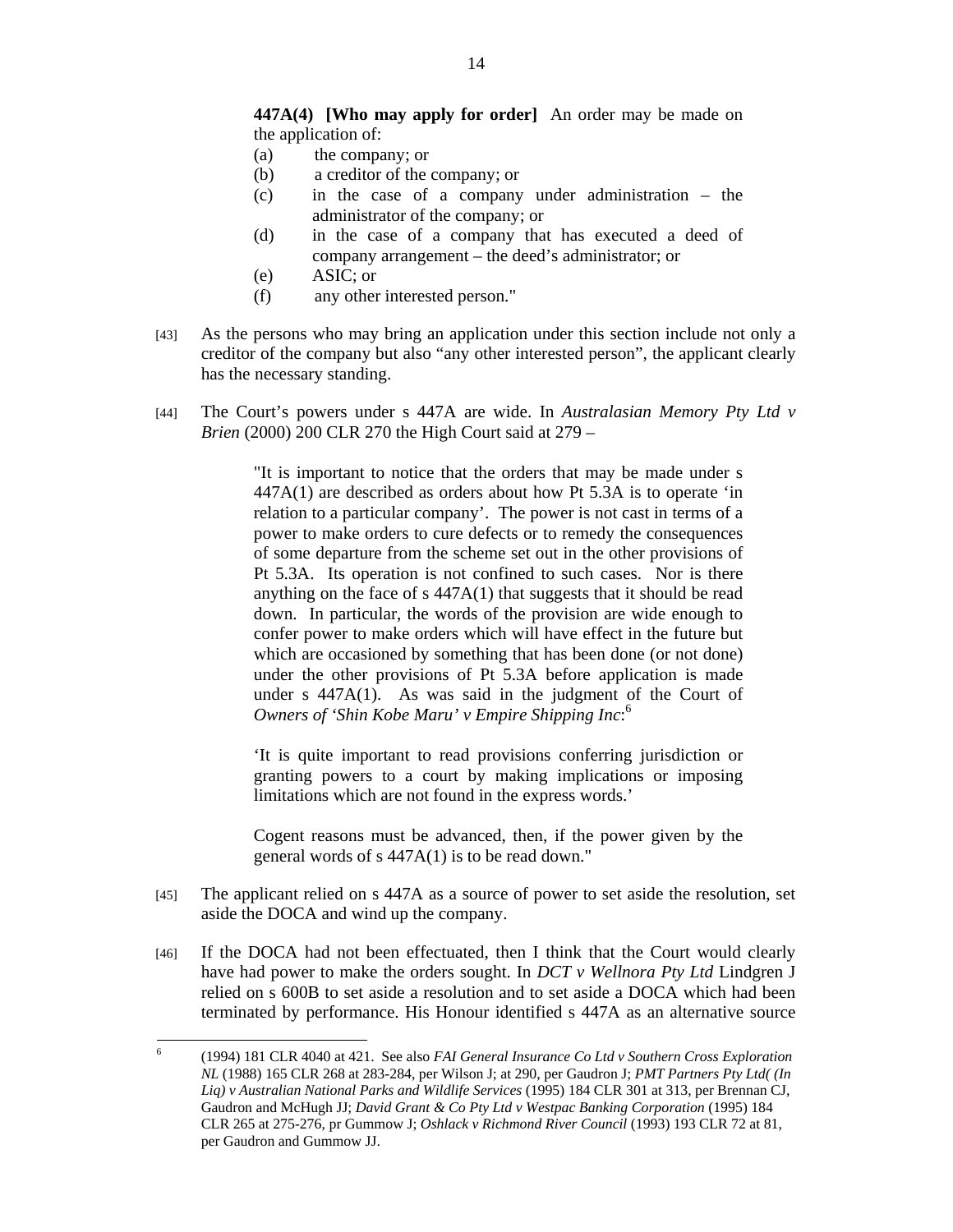of power to set aside a DOCA which had been terminated by performance. I respectfully adopt His Honour's dictum. And in *Paradise Constructors Pty Ltd (admins aptd) v Sleiman* [2004] VSC 92 Mandie J held that the Court has power under s 447A to make a winding up order.

- [47] The applicant seeks an order setting aside the DOCA *ab initio*.
- [48] In *Parkview Constructions Pty Ltd v Tayeh* (2009) 71 ACSR 65 Barrett J considered whether s 447A could or should be used to make an order terminating a DOCA *ab initio.* In *Brien* at 283 the High Court had identified two kinds of case in which rights might have accrued between the end of an administration and the making of an order under s 447A. Barrett J said –

"In *Australian Memory Pty Ltd v Brien* (2000) 200 CLR 270; 172 ALR 28; 34 ASCR 250; [2000] HCA 30, the High Court emphasised both the breadth and the limitations of s 447A. At [30]-[32] of their joint judgment, Gleeson CJ, McHugh J, Gummow J, Hayne J and Callinan J discussed the possible effects of an order under s 447A varying the operation of Pt 5.3A in a way that would, in effect, reinstate a terminated voluntary administration. Their Honours referred to two different kinds of cases. The case relevant for present purposes is that where, following actual termination of the administration (which did not entail either winding up or a deed of company arrangement), shares in the company were traded and the directors resumed management of the company and dealt with assets. The distinct possibility that, in such a case, reinstatement of the administration might be beyond the power given by s 447A (or, at least, face 'an insuperable discretionary obstacle;) was recognised at [32]. The possibility was seen to arise because reinstatement 'may well be inconsistent with the rights which were created in the intervening period'."

- [49] The High Court had left open the question whether in such a situation there was an absence of power under s 447A or alternatively an insuperable discretionary consideration against making an order under that section.
- [50] In this case, receivers and managers were appointed to the assets and undertaking of the company before the resolution was passed. It is unlikely that the director incurred any obligation on behalf of the company after they were appointed. The director is now bankrupt. It is most unlikely that rights have accrued since the DOCA was effectuated.
- [51] By cl 5.4 of the DOCA the creditors' claims against the company were released.
- [52] Sections 444H and 445H provide –

# "**SECTION 444H EXTENT OF RELEASE OF COMPANY'S DEBTS**

A deed of company arrangement releases the company from a debt only in so far as:

(a) the deed provides for the release; and